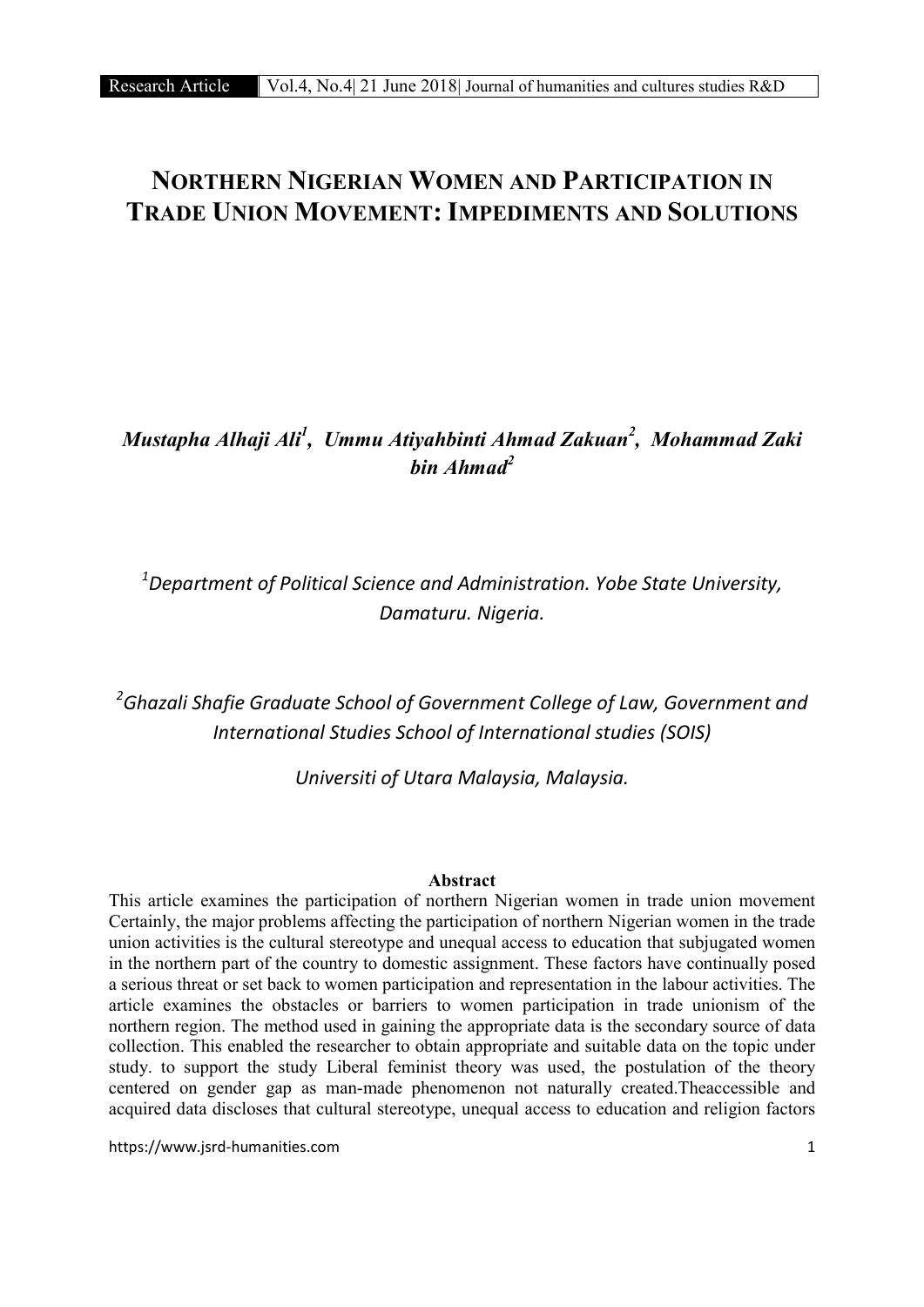have negatively contributed to women participation in trade union movement of the northern part of the nation. Thus, the research recommends that the government should provide the women with free education and different kinds of skills acquisition programmes to empower them to participate in the trade union movement in the northern region. Religion leaders and parents should enlighten the women the important of their participation from Islamic and parental point of view. The government and the stakeholders as a matter of urgent should take a positive measure on the gender discrimination in the society in line with the 35% Geneva affirmative action on gender equality.

Keywords:Nigeria,Northern, Participation, Trade Union and Women.

#### 1. Introduction

The general development of anynation rest on the proper use of its human resources, both (genders inclusive). In northern Nigeria women comprise approximately half of the whole population.But the position of women isinferior than that of men inevery domain. Women are branded with domestic responsibilities while politics and other social activities are a malesdominated activity thatis stereotypically masculine in outlook.

Nigerin is one of the largest nation in Africa blessed with human and material resources, the current population of country in totality is 196,651,048 out of this the male population is 99,579,686 which is (50.6%) and the female population is 97,071,362 which is 49.4% respectively (UNDESA, 2018). It is observed that in Nigerian context, the numerical strength of the women has been measured to be of great importance that are necessary for the growth of the nation economy and good governance that would enhance social and political development. Therefore, it is expected to transform the nation into a better status. Thus, over the years, researchers have stressed on the significance of empowering women for National progress. But one vital component (women education) for attaining this is missing.

The above assertion coincided with the the opinion of Agbalajobi (2010), that, women in Nigerianinstitute are about half of the population of the nation and are recognized to play vibrant roles as mother, producer, time manager, community organizer and social and political activist. In view of this it is known that women are playing a great role in the society been the managers and the community organizers as well. Nonetheless, in spite of the major roles they perform and their large population, the society has not given appreciation to these and to the fact that they are segregated against. This is because of some cultural stereotype, abuse of religion, traditional practices and patriarchal nature of the society.

According to (Whitaker, 1970),Northern Nigeria has a land mass of about 300, 000 square miles and 720 miles wide in addition to larger populations and deposits natural resources. The area was also earlier being referred to as Central Sudan, Northern Protectorate of Nigeria, Northern Province and Northern Region It currently comprises of 19 out of 36 states of the Federal Republic of Nigeria, and also has 413 out of the 768 Local Government Areas in the Federation of Nigeria - Adamawa, Bauchi, Borno, Benue, Gombe, Jigawa, Katsina, Kaduna, Kano, Kebbi, Kogi, Kwara, Nassarawa, Niger, Plateau, Sokoto, Taraba, Yobe and Zamfara(Mohammed, 2018).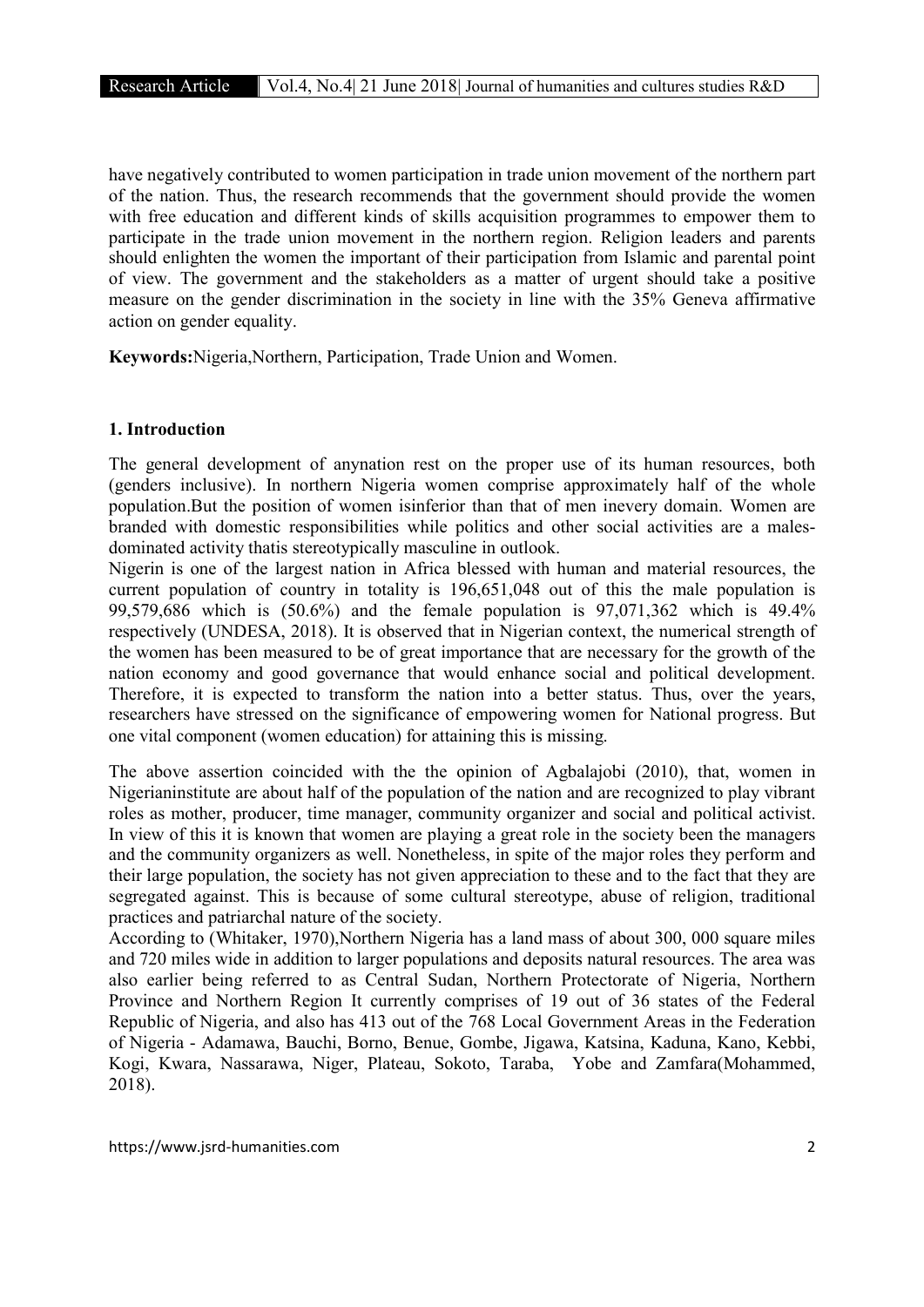However, Paden (1986), observed that, the Northern region is heterogeneous in nature and comprised of the far North, the controversial Middle Belt, the riverine states, the North Central, and other divisions as determined geo-political and other circumstances.

Based on the above, it is noted that, the Northern Region of Nigeria is the largest of all the three geographical zones in size, human and material resources. It is the most influential and prominent region in Nigeria's political affairs during the pre and post independence periods. These have however, been waning overtime and it is so intense that the region is today despised, manipulated and politically relegated to the background of national political-economy.The Northern region is in dilemma as regards countless problems it is facing. Women in the northern region are also encounring gender problem in the trade union movement, they are subjugated to domestic responsibilities because of culture, religion and patriarchy nature of the region (Asiyanbola, 2005, Adeyemi, Ojo, Aina, & Olanipekun, 2006 and Aina, 1998).

Nigeria Labour Congress (NLC) is an umbrella organization for trade unions in Nigeria. It was founded in 1978 following a merger of four different organizations: Nigeria Trade Union Congress (NTUC), Labour Unity Front (LUF), United Labour Congress (ULC) and Nigeria Workers Council (NWC). NLC has 42 affiliated industrial unions. Its founding President was Wahab Goodluck(Okechukwu, 2016).the unionsweremodinised into 43 industrial unions under the leadership of comrade AyubaWabba.A trade union is an association based on membership of workers in various occupation, trade and professions whose main attention is the representation of its followers at the place of work and in the society at large. It mostly seeks to advance its interest through the process of rule-making and collective bargaining(Charles, 2014). Trade unions are formed to protect the right and interest of its members through the principle of negotiation and bargaining, as stated in the union constitution.

Study by Charles (2014), it is noted that, at national level the Trades Union Congress (TUC) has approved resolutions and adopted some policies towards females employees which are liberal in terms of women's fairness within the trade union movement. These changes are the result of many years of struggle by the women within the labour movement, and as such there are significantimprovementin participation of women in the labour unionism, however, the resolutions are not essentiallyinterpreted into reality.

### *1.1 Statement of the Problem*

In many years back, there wasa consensus on gender equality and women participation in trade union movement of Nigeria. Some maintain that,women are weaker sex compare to men in every capacity, as such they are subjugated to domestic affairs and placed in the inferior positions in the trade union movement and society at large. Given this the study aim to investigate the issues or factors that are responsible for gender inequality among the genders in the trade union movement of northern region of Nigeria. Looking at women as weaker individuals, these are social constructs owed to social value, norms and beliefs, which have desertedthe roles and eloquent contribution of women and place them in inferior positionto men in the trade union movement of the northern region. The gender discrimination in the trade unionism began right from the colonial system of administration that gave much power to men at the expense of the women, this problem of gender inequality continued up to this present time.

*1.2 Objectives of the Study*

- 1. The main objectives of this article are to examine the impediment factors to women participation in trade union movement of the northern region.
- 2. To investigate the effect of the impediment factors on women participation in trade union movement.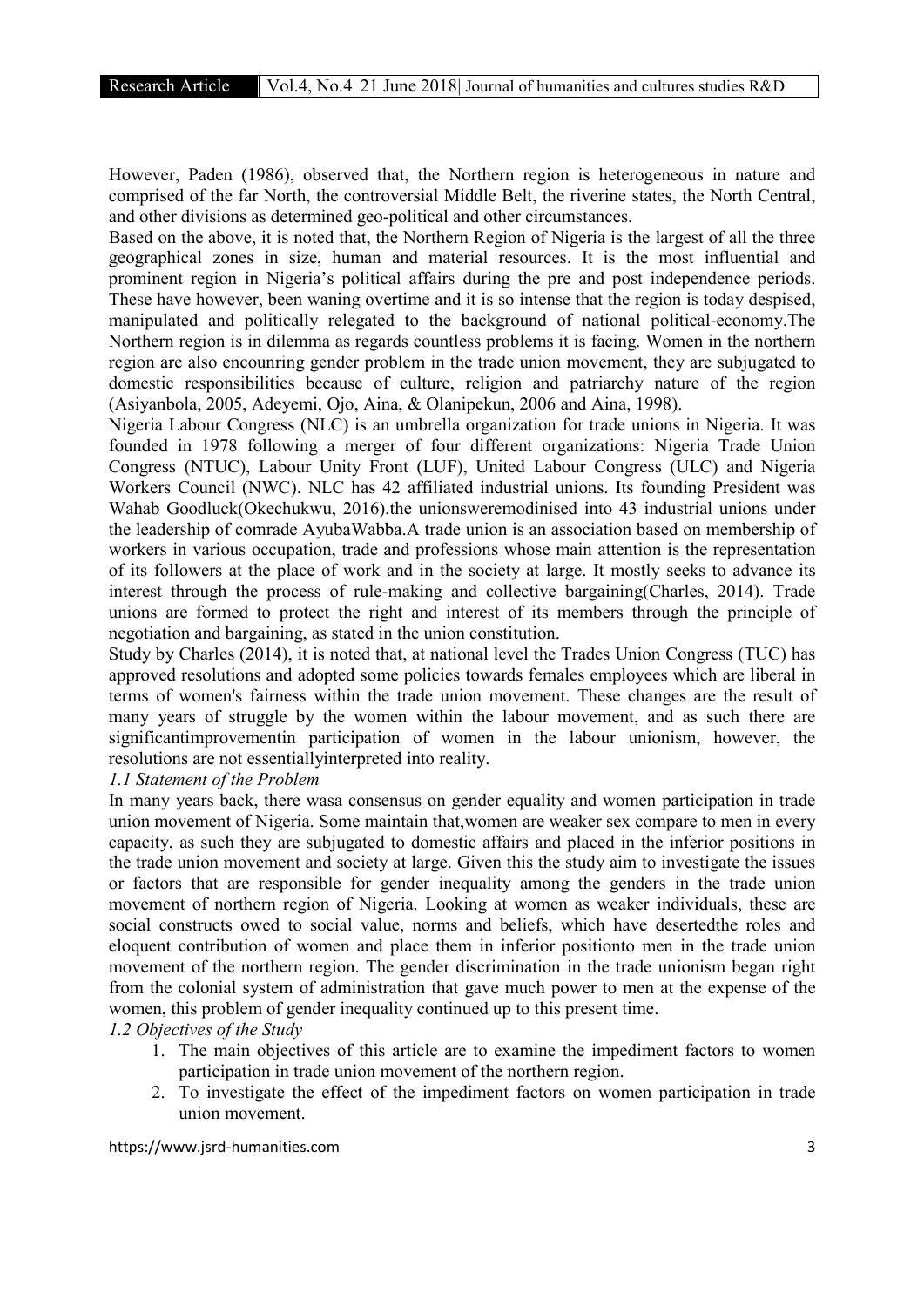3. To proffer solution to the identified impediment factors to women participation in trade union movement of the northern regions.

#### *1.3 Theoretical Framework*

There are several theories that discuss on gender related issues, but for the purpose of this study the researcher used liberal feminist theory to explain and support the study.

Liberal feminist theory was advocated by Wollstonecraft in 1800 and the postulation of the theory positioned on gender gap as man-made phenomenon. The uniqueness of the theory is forecast on gender parity. The theory believes that gender discriminations are not naturally or biologically formed but are man-made. Liberal feminism therefore, desire for gender impartiality among men and women in all the societies, the theory believes that all human beings are created equal, so their action and inactions should be manage equally. The theory also calls for the reorganization all the organizations. Liberal feminists have worked through the legislative change to ensure gender equality in all sectors including education and excluded job discernment and allocation of political posts, the theory fought sexual intensification in all the society, legally defined as job discrimination pay equity (equal pay for equal work) equal duty for the actions of family life (Sha, 2007).

The theory stresses that, women should be authorized in all the societal activities,should not be dominated to household tasks only, and should not be used as a basis of income by the industries. The theory also attempts to eliminatechauvinism and conventional view of women and men, andadded that both men and women are borne equally, so equal judgement should be given to all genders regardless of class, gender, ethnicity race or class(Sha, 2007).

#### *1.4 Methodology*

This study is fundamentally based on the review of relevant literature that were obtained from secondary sources these comprises; journals, newspapers, research works, published books, reports, and articles that delt with gender issues Some relevant materials were also retrieved through internet browsing.

#### 2. Literature Review/Conceptualisation

Participation is a development approach, which identifiesthe necessity to take in the deprived groups of the people inthe plan and policy implementation regarding their welfare.The consolidation of women's involvement in all spheresof life has become a main problem in the development discourse.Socio-economic development cannot be fully attained withoutthe active participation of women at all level of the decision-making and policy implementation in an organization. Many scholars define 'Participation' in various ways based on their understanding and perception of the term.Khan (1993), recognized four maintypes of participation, which are different but interconnected. These comprise:Participation in decision makingand detecting problems formulatingalternative planning activities, participation in allocatingresources. Participation in implementation and carrying out activities,participation in managing and operating programs.

The concept of gender disparity can be professed from socialprocedures whereby people in the society are not treated equally under equal situation, because of gender inequality in the society, in this situation, those becomes victim or susceptible is determined by the sociological arrangement in the society. Nevertheless, the level of susceptibility among women is higher than the males' counterpart(UNDP, 2015).

https://www.jsrd-humanities.com 4 It is accepted that union survival depends on widening trade unions' traditional recruitment areas to include the service sector generally and specifically to rise the number of women in trade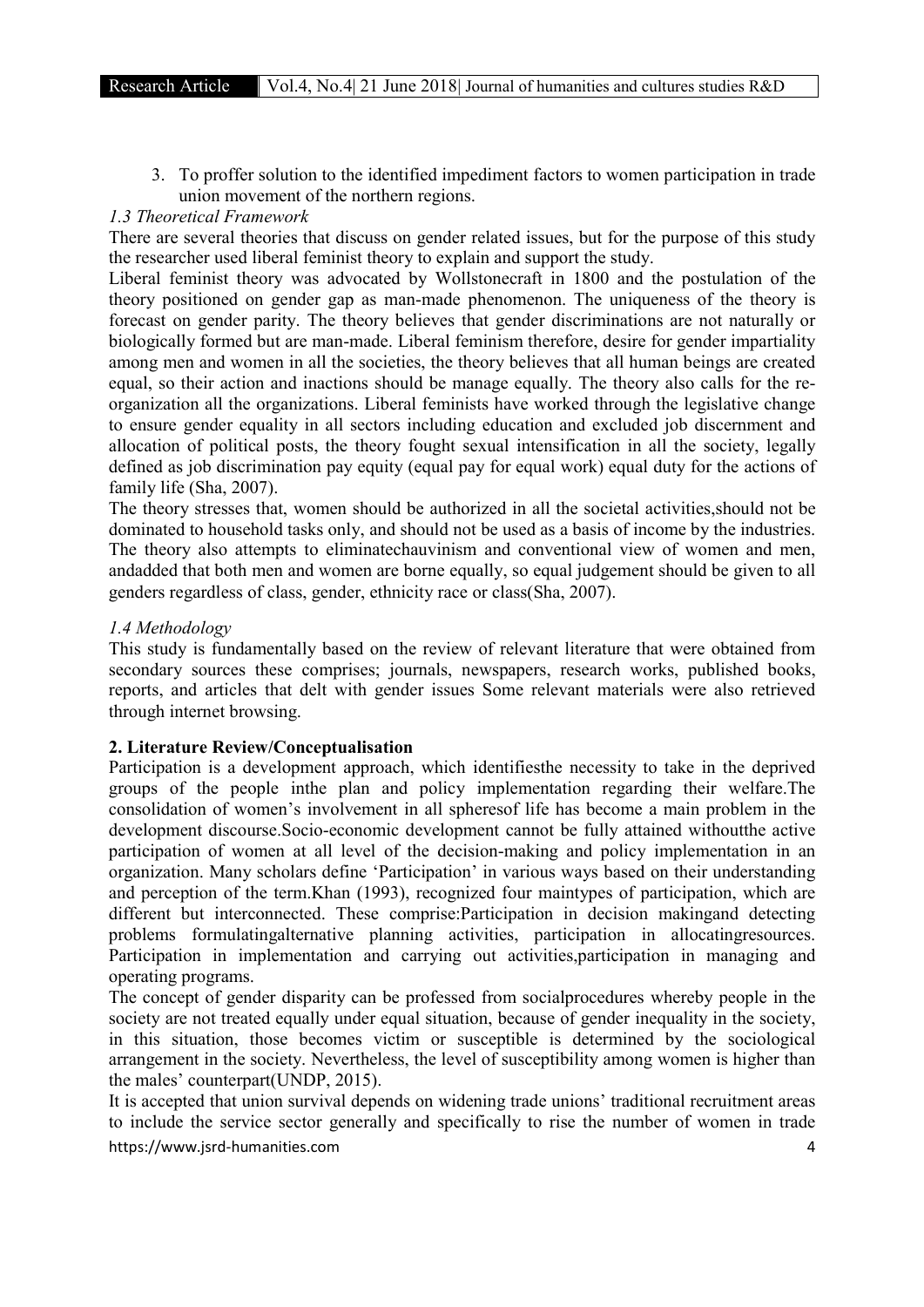unions. At the same time, trade unions have understood that women are under-represented in union assemblies and numerous steps have been taken to adress this gender imbalance through for instance, reserved seats and proportionality. Nevertheless such possibly transformative changes, union culture has been characterised as imperishably patriarchal(Kirton & Healy, 1999).

3. Impediment to Women Participation in Trade Union Movement of the Northern Nigeria Northern Nigeria historically was a regionencompassed Hausa kingdoms, From 1804–1808, Islamic scholar Usman danFodio led a successful Fulani jihad against theHausa kingdoms or city-states in today's Northern Nigeria.This jihad introduced the revolutionafterwards of the poleis into Islamic civilizations(Vaughan O. and Suraiya Z. B., 2014).

In line with the above assertion, it is observerd that, right from ancient time, Nigerian society has been a patriarchichal in nature (Aina, 1998). Patriarchy system has been a main feature of the Nigerian society. This is because it is structured on a set of social relations with material base which allows the male to leadwomen. Study by (Aina, 1998; Kramarae, 1992; Stacey, 1993), exposed and they all believes that, Patriarchy is asystem of social stratification and difference on the basis of gender, which offersmaterial advantages to men over women while at the same time placing severe restrictions on the activities and rolesof women.

Traditionally, in the northern Nigeria the men do notpartake in domestic labor as well as child rearing, such responsibilities are considered to be thelimited to women. Males are classified as having the following features:asset, vigour, powerful courage, self-confidence and the ability to meet theoutside world i.e. animal and human burglars head on and dealt with it efficiently. These attributes were mirrored in the work that men involved in(Asiyanbola, 2005).

Northern Muslims and Northern Christiansconfusing the meaning of gender andgroup, Although these developments andtheir individual descriptions are vulnerable tonumerous forms of cultural essentialisms andreifications of traditions, they also involvediscourses of power in important ways as an important issues. these discourses of cultural confirmationand confrontation to patriarchy are a influentialmedium for the justification of power among men and women inNigeria(Vaughan O. and Suraiya Z. B., 2014).

The cultural, religion and the patriarchichal nature of the northern region affects both the muslims and the chriatians, this is because the chritians women too are not actively participating in the trade union movement, because of the influence of the patriarchy and culture that is controlling the activities of both gnders in the region.

From religious perception, especially Islam and Christianity, the positions and roles of women arerelated with some restrictions. This is manifested by thewomen position in both Islam and Christianity on one hand and Western Civilizations on the otherhand. For instance, many chritiansfollowers and general members of the Anglican Church ofEngland consider the appointment of women as Bishops in the Church against Biblicalinjunctions (Nigerian wing inclusive) while some other but few see it as appropriate andacceptable in Christianity(Mohammed I. S. and Jamal A. A., 2013).

Religion and some other socio-cultural issues account for some of the plan used to reject women from labour unionism. In the developing countries, women are not allowed to take part in any public matters like trade union movement. The belief is that there are some cultures that women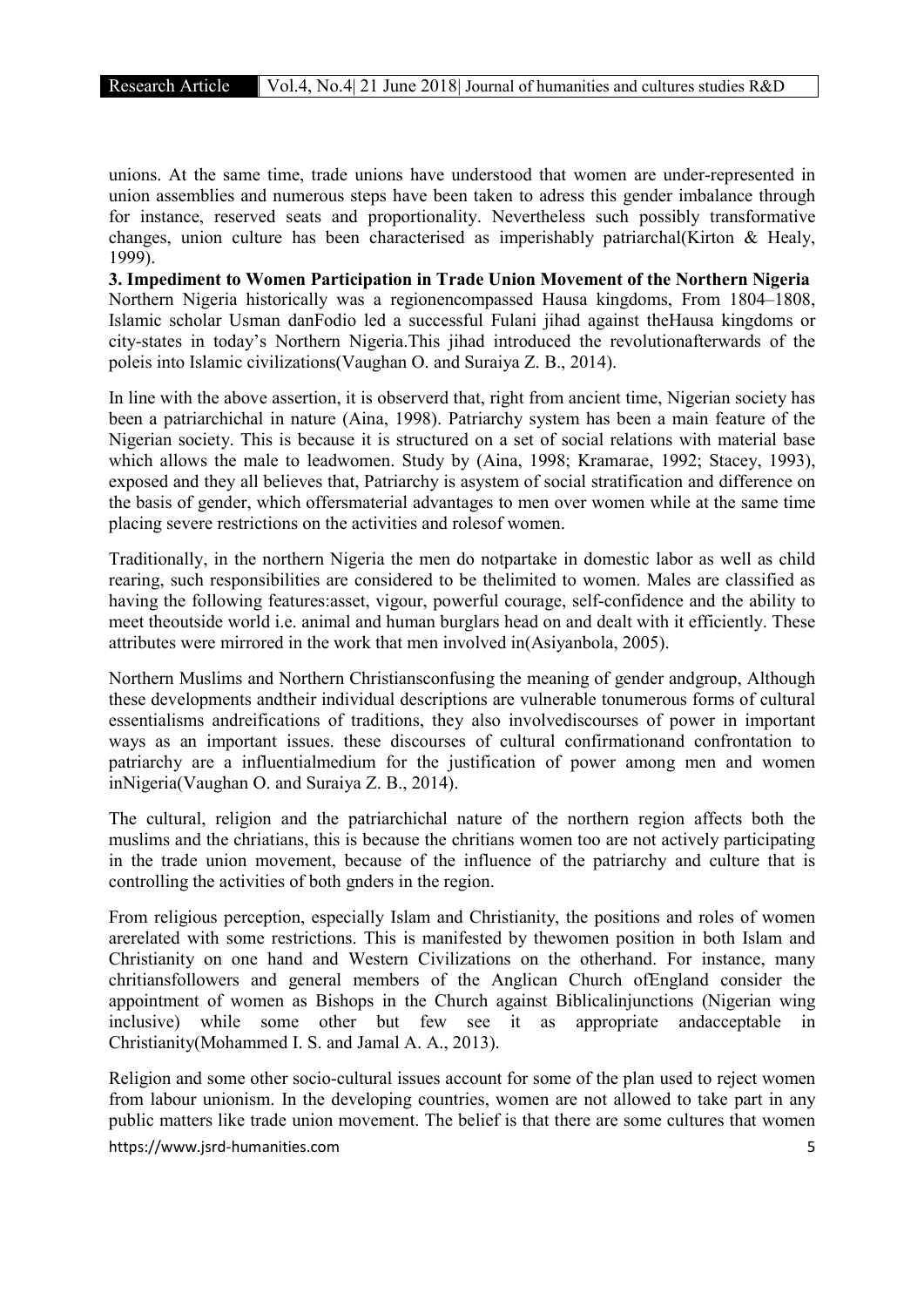cannot lead but to be led and that it is taboo for women to lead men. The study added that, African culture has distinct roles for women and men. Women parts are in the household and family (private sphere) while that of men is the public this has in various ways affect the nation economic development (M. A. Ali, 2016).

The truth of the women of northern Nigeria is that they remain vulnerably relegated group that are yet to enjoy fairness in position and access to social services and material resources with their men counterparts(Okpe, 2005; Salaam, 2003). However, in the northern part of Nigeria women are at the "lowest stage of literacy and poverty" and most of them are living in rural areas where social amenities are not adequately provided in the area. Women in the northern part of the nation are affected by several factors ranging from cultural, religion, patriarchal nature of the region, heterogeneity unequal access to education domestic assignment, environmental and family factors.

This coincided with the view of Agbalajobi (2010), in his study who explained that, inadequate knowledge of written and unwritten rules denied women's political rightsand participation in politics. In line with the assertion it is noted that women in northern Nigerian are not adequately educated because of patriarchal nature of the area and cultural obstacles that control the movement and interaction of the womenfolk.

In a similar opinionKhameini (2012), sustained that, "the Islamicview of women isconflicting the Western view of women. The Western view of women is aninsulting view. They call it freedom, but it is not in fact freedom". Study by Mohammed I. S. and Jamal A. A. (2013), revealed that, in Muslims world andspecifically (Muslim, Arab States), women rarely occupy political and key public or privatepositions, where such are found, they are slow due to influence of Arab culture and Islamicreligion which confine women mostly to their parents, matrimonial homes and other essentialworks. This stand on women in most parts of Arabia is backed by Islamic religious commands inboth the Holy Qur'an and the Prophet (SAW) traditions. The Holy Qur'an (Chapter 4:34)provides for mankind as cited in Mohammed I. S. and Jamal A. A. (2013). that:

> *Men are the protectors and maintainers of women, because Allah has made one of them to excel the other, and because they spend (to support them) from their means. Therefore the righteous women are devoutly obedient (to Allah and to their husbands), and guard in the husband's absence what Allah orders them to guard. (e.g. their chastity, their husband's property)...*

According to (Aina, 1998; Kramarae, 1992; Stacey, 1993), they all noted that, patriarchyFirstly used to define the power of thefather as head of the family, the ward 'patriarchy' has been used in post 1960sfeminism refer to the orderly group of men authority and women relegation. The term has beendescribeas a system of male authority over women through its political,social, and economic organizations.

Nigerian society, like mostAfrican nations is patriarchal in outlook, with unfit gender relations which subjugate women in a inferior position. Though, African researchers have opposed and still do, that it was not always that way, but that it became patriarchal because introduction of external factors such as religions of Islam and Christianity, colonialism, education among others. They observed that, most of African society, as well as Nigeria, was matriarchal in structure (Dogo, 2014).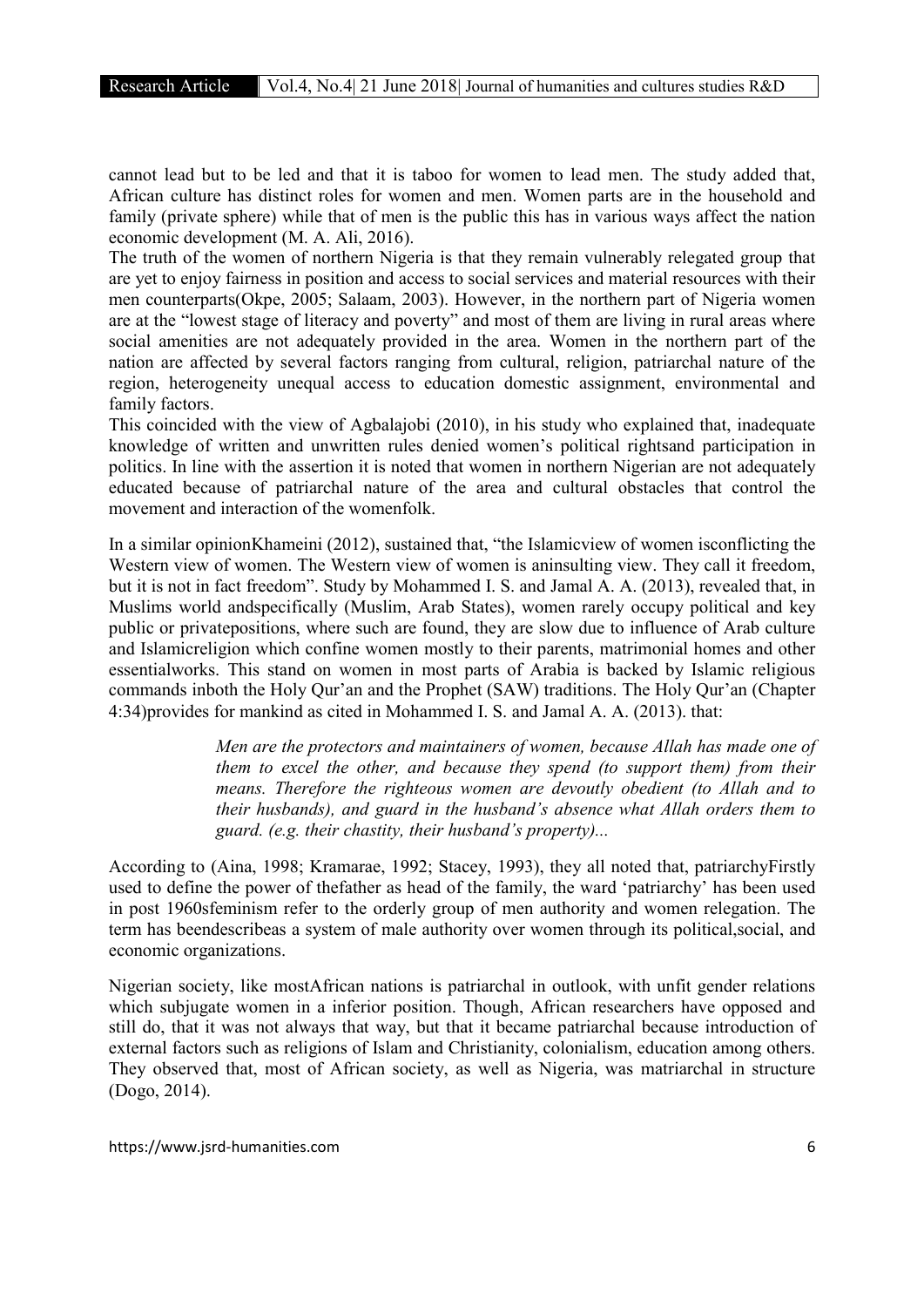The study of Eyinade A (2010), identified numerous impediments which she believesaffects women participation in the politics. Thesecomprises cultural values: social conventions, values and mores which maintain the stereotype of women as kitchen residents outside their marital homes, similarly, religion as an achieve of cultural mores in strengthening the barriers that stop the females from contributing politically, women's observed politics as a dirty game, because they believe the demands of politics is time overwhelming, violence and intimidations in political events, money and poverty.

In a similar vein study by Agbalajobi (2010), showcase that, in many countries of the world including Africa the segregation of females in politics is as a result of many factors or reasons; these include but not limited to financial, cultural, traditional and political among others. In line with these factors it is understood that the northern Nigerian women are been sideline to homebased activities.

Another impediment to women participation in trade union movement in the northern region was exposed by Jane L . Parpart (1986), that, gender parity andpatriarchal norms have joint to deny women political right. However, even where females are officially equal to males, male's prevalence continues be presumed. Oncefemales challenge this fact,they abruptlyscolded. For instance, considering the attack by President of KenyaMoi, who punished the privileged femalesfor "confusing rural women by sayingfemales should be samewith the males." He specified that "to be equal with men is to imply that God had stumbled after all when he made men the head of thefamily, and placed women to the subordinate position at the households.

Northern Nigeria is deeply patriarchal society in nature, with many major culture and tribe, not just supporting, but spreading exciting male dominance and privilege over women. Traditional societies here are unrepentant on patriarchy system because the man is undisputable head of the household and enjoys the right and privilege of having superior value the woman, regardless of intelligence, age, income or any other future(Buchi Onyegbule, 2017).

Similarly, Adefolaju (2017), is of the same opinion that, Patriarchy, is a structure of social divisions based on gender, it has dominated many civilizations and delivers material benefits to males to the disadvantage of females on whose route is restrictedand positioned. Therefore, Men's dominion overwomen isthe basis of gender relations in the societies where management position is usually assigned to male while females are entertained to be certain that one day, they will be given out for marriage. He however, emphasized that, even when women express the interest and capacity to take part in and contribute to the family financialgrowth, they are reserved by numerousreasonsthese comprises capital, access to land and control over their own capitals. In view of this it is observed that females'effort in the home base does not attracts anyincome, as it isnot extremelyappreciated.

In line with this Members of the Parliamentunveiled that, "females were destined to serve the males. And they finally emphasized that, women can never be equal to men.Similaropinions havebeen voiced in Zambia, in 1982, where the Prime Minister Mundiaguided a newspouse that "females graduates should respect themselves as housewives andmothers at home and specialists only at places of work while the husbandis the leader of the household(Jane L . Parpart, 1986)."

https://www.jsrd-humanities.com 7 In view of this it is noted that, women in the northern region are subjugated to domestic assignment that was planned to them by the sociaetalculture,traditionsand religion. Based on this, study by Losindilo, Mussa, Akarro, & Lecturer (2010), disclosed that women are the mostly affected by undesirableeffects of economic social programmes. This is because customary laws have given men more authority and control over material resources, decision-making processes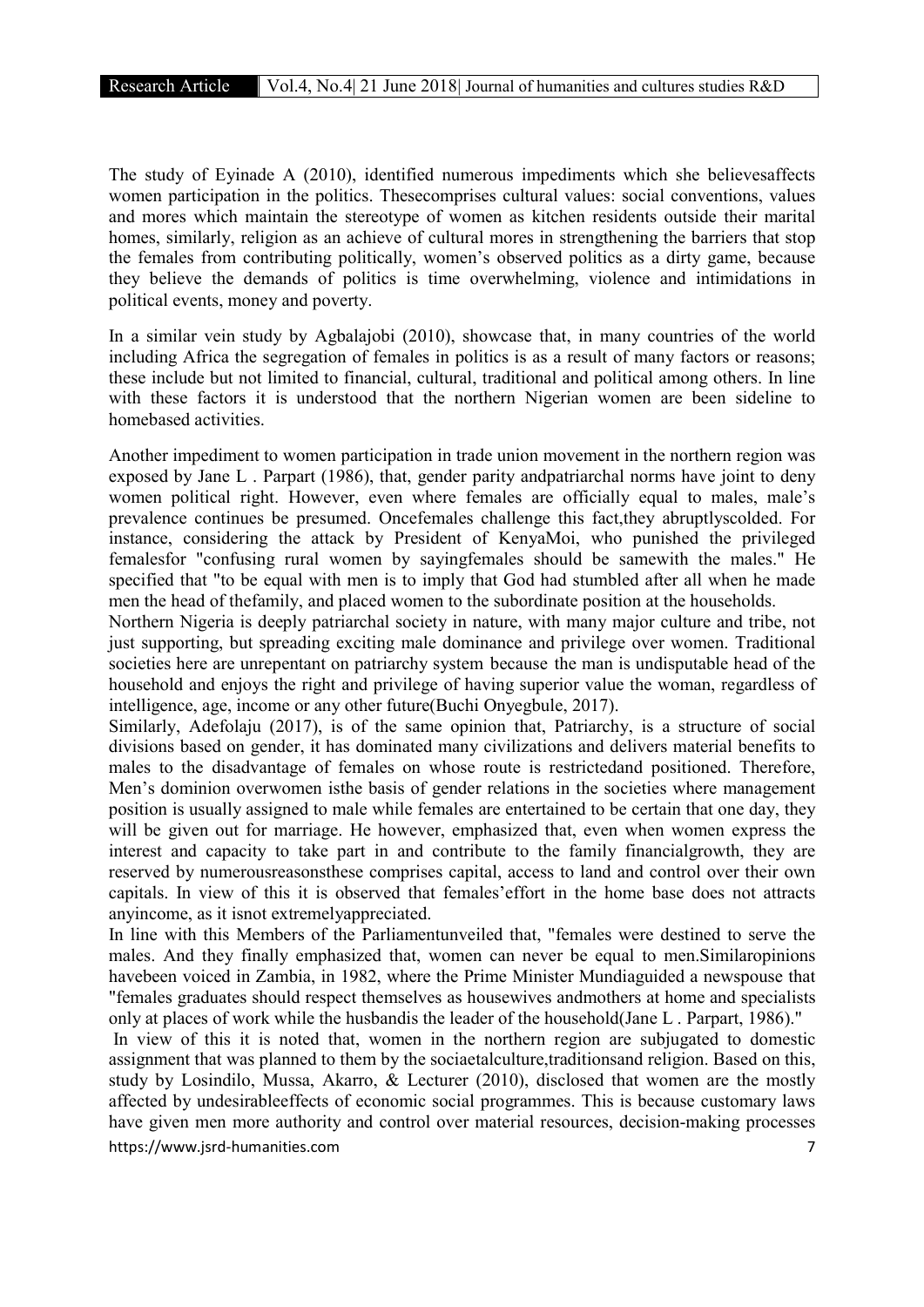and policy implementation.Therefore, making the society undemocratic and patriarchal in outlook. This has led to broaddivergent access to social services and decision-making processes, that is the major reason why women's empowerment and participationin trade union movement and political status remain very low compare to the men counterpart in the region.

4. Solutions to Women Impediment in Trade Union Movement

The paper explained vividly on the impediment to women participation in trade union movement, it also proffers solution to the identified problem. One of important solution is women empowerment through education. In view of this, study by Akinsanya (2011), it is observed that, the main aims of Millennium Development Goal (MDGs) isto improve the level of women education, gender fairness, and women empowerment. It noted that, education and training are major contributors to thedevelopment of national economy by educating the capacities of the workforce.

Study by Omole MAL (1995),revealed that, each of therecognized shareholders in the socioeconomic domain of the country sees and recognizes labour education in a different way. The observation of government and proprietors expresses employees' education as a means to advance worker knowledge and skills to be more industrious and productive in discharged of their work. this would also help rise companies control over the workforces.

To encourages women of the northern region to actively participate in trade union movement, study by M. A. Ali (2016), suggested that, all union meeting or gathering should hold in the day light not inthe night hours. In addition to that, he added that all the union gathering should be in the union offices not in any residential houses, hotels or hidden venue. This will encourage and allow them to participate comfortably in the union activities or meetings. But holding meetings in hotel or residential house will discourage women, and many spouses will not allow their wives to attain.

To overcome the aforementionedimpediment, parents and religious leaders should embark on enlightening their wifes and daughters on the importance of women in nation building, by extension they can as well encourage them to take part inunions activities, because women too have some vital roles to perform in the unions activities.

In the opinion of Agbalajobi (2010), to overwhelmed the impediment of women marginalization in the trade union movement in the northern Nigeria there is need for quotas and proportionate women representation in the union leadership this would give them sense of belonging and encouragement in the system. However, the quota system for proper women representation ismostly seen as a positive action of laws allocating quotas for women to assist in the elevating gender equality in public life. In line with this Quota system is considered as a genuine means of safeguarding this end.

Another solution to participation of the northern women in trade union movement is disclosed in the work of Agbalajobi (2010), which explained that, there are some basic agencies and programmesby the United Nations (UN) these agencies and programmes are dedicated ininspiring the position of womenfolk in political activities. For example, there was a women conference which held in Beijing, China in 1995, with the theme "Equality Development and Peace Contriving Strategies" to active freedom and empowerment of women with its generalgoal at terminating those practices and values that marginalized women. taking the necessary steps to improve the numeral of women folk representation in governmental bodies everywherein the world. In view of this it is believe that, thedevelopment of women's in a social, financial and political position, is essential for the attainment of both a transparency and accountability in government; and guaranteeing gender fairness in the nation at large.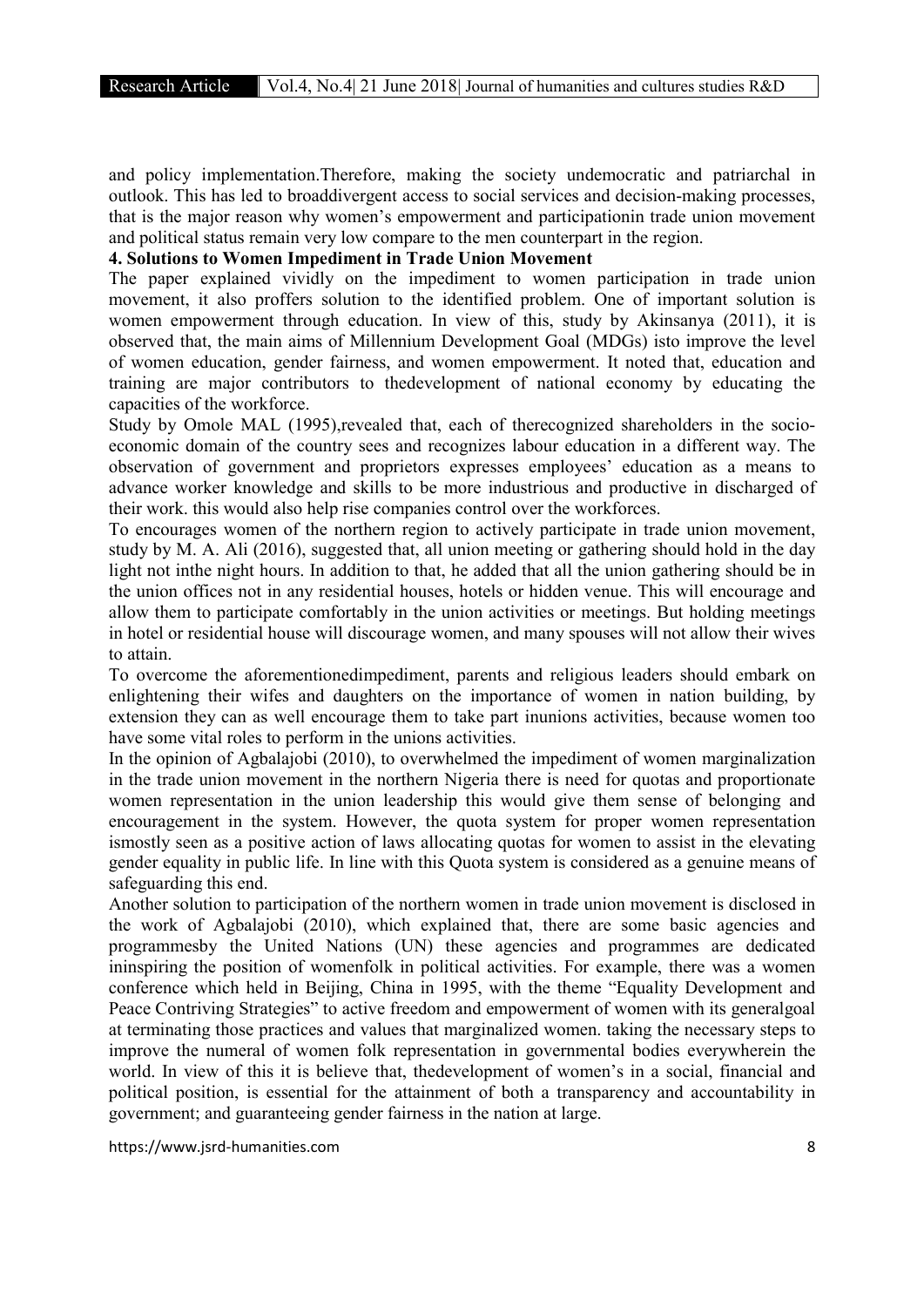For operative participation of women in the Nigerian labour movement, there must be a strategies and policies that would encourage women positively to participate actively in the labour related matters. Such policies and strategies must necessaralyintegrategender related matters or perspectives and equality issues in areas like negotiation and bargaining. So also the educational matters, union activities, and information. Similarly, study by Fapohuda (2004), exposed that the approach of a minimum of 30% female participation at all levels of union activities must be set and considered (as mentionedin both the ILO and the united nations conferences) female quotas atwhatsoever levels need to be considered in the labour union electoral procedures, so as to encourage women to actively partake in the activities of the union.

Considering the above mentioned solutions to the impediment of women participation in the trade union movement, the study emphasized that if all the outlined solution are to be appropriately implemented it will enhance the level of women participation in the trade unionism of the northern region.

#### 5.Recommendations

The level of women's participation and representation in trade unionism on decision-making and policy implementation figures should be improved in order to enable them to represent the interest of their fellow women in the union activities at both level.

Government should make sure that women in both rural and urban centers have equal access to educationpreciselytertiary education, this is because education is the key to women's empowerment and development in Nigeria. To support this There is a need for the Government to conduct civic education on an on-going basis link with, the support of NGOs that are engaged in these activities.

Societal problemssuch as culture and tradition, religion and otherhatefulopinionsshould be smashed, women should not be tame, theyhave to gain same right to work and associated welfares as men. They should also have equal access to free and functional educational system and health care services,electoral progression and competition must not be a reservefor the men only.

It is found that, poverty is one of the major impediment to women participation in trade unionism in the northern region to solve this problem. Government should provide financial backing schemes for both girls and women in working organizations. Thepolicy makers should design adult education programmes to encourage and promote the enrolment andattendance of women.

To encourage women participation in trade union movement there is need for proper awareness of their membership and unionist legal rights and to claim them.

Most of the women are shay of trade unionism because of the environment. To encourage them to take part in the labour movement there is need for an enabling environment that would allow women to participate actively and to involve in decision making process in a supportable and operative way free from any form of intimidation, harassments and ferocity.

The study further suggested that, to encourage women participation in trade union movement religion leaders should enlighten the women the important of their participation from Islamic point of view, and explain to them that, their participation in the trade unionism matters a lot. They believe women are the one to represent women because the know much about their problems and matters related to them.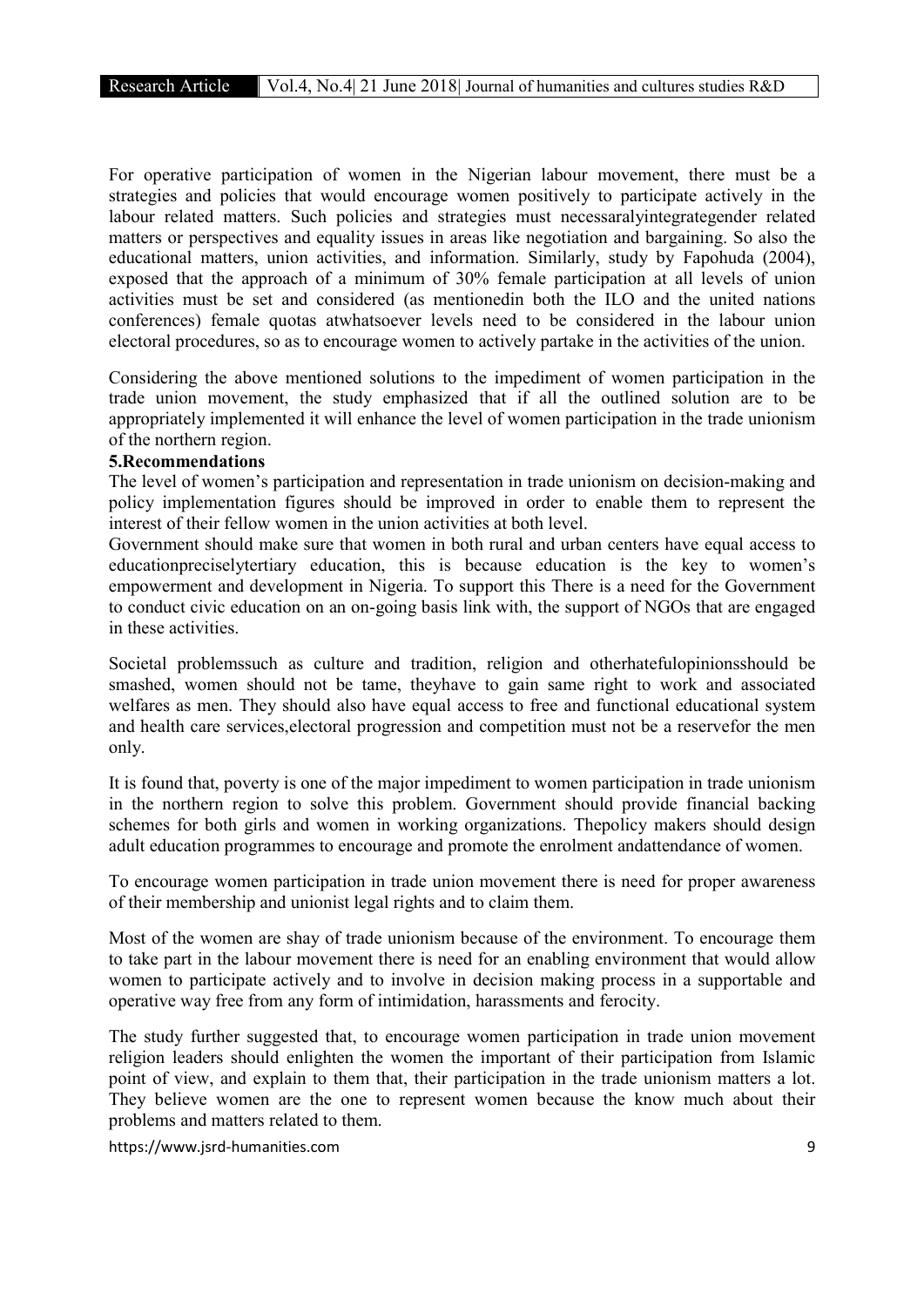The government and the stakeholders as a matter of urgent should take a positive measure on the gender discrimination in the society by implementing the 35% Geneva affirmative action on gender equality.

Democracy in anyplace in the world is the rightand privilege of the individuals.This is because sovereignty they say, fit in to the publics (womeninclusive). It is thenimperative that the act of supremacy should beexpanded to capture the attention and interest of females through passablewomen representation.

#### 6.Conclusion

The Participation of Nigerian northern women in trade union movement is an important issue of great concern, this is because women in the northern Nigeria are been placed at thebackyard politically in the trade unionism for years. Because of cultural stereotype and patriarchal nature of the region that subjugated women to household responsibilities. These has provoked women under-participationinin the trade union activities. Though, the aim of most of themis to participate in politics of trade unionism essentially to support their womenfolk, because they believe is their practicaldutyto depend and protect the right and interest of their female's members. But culture and tradition, religion and some societal norms has designed them a role to play in the homebased.Though, there is need for women participation in the trade union movement of the northern region, to defend the right and interest of fellow women. To accomplish this all cultural steorotype and patriarchal system that subjuaged women to domestic responsibities should be reversed in favour of the women.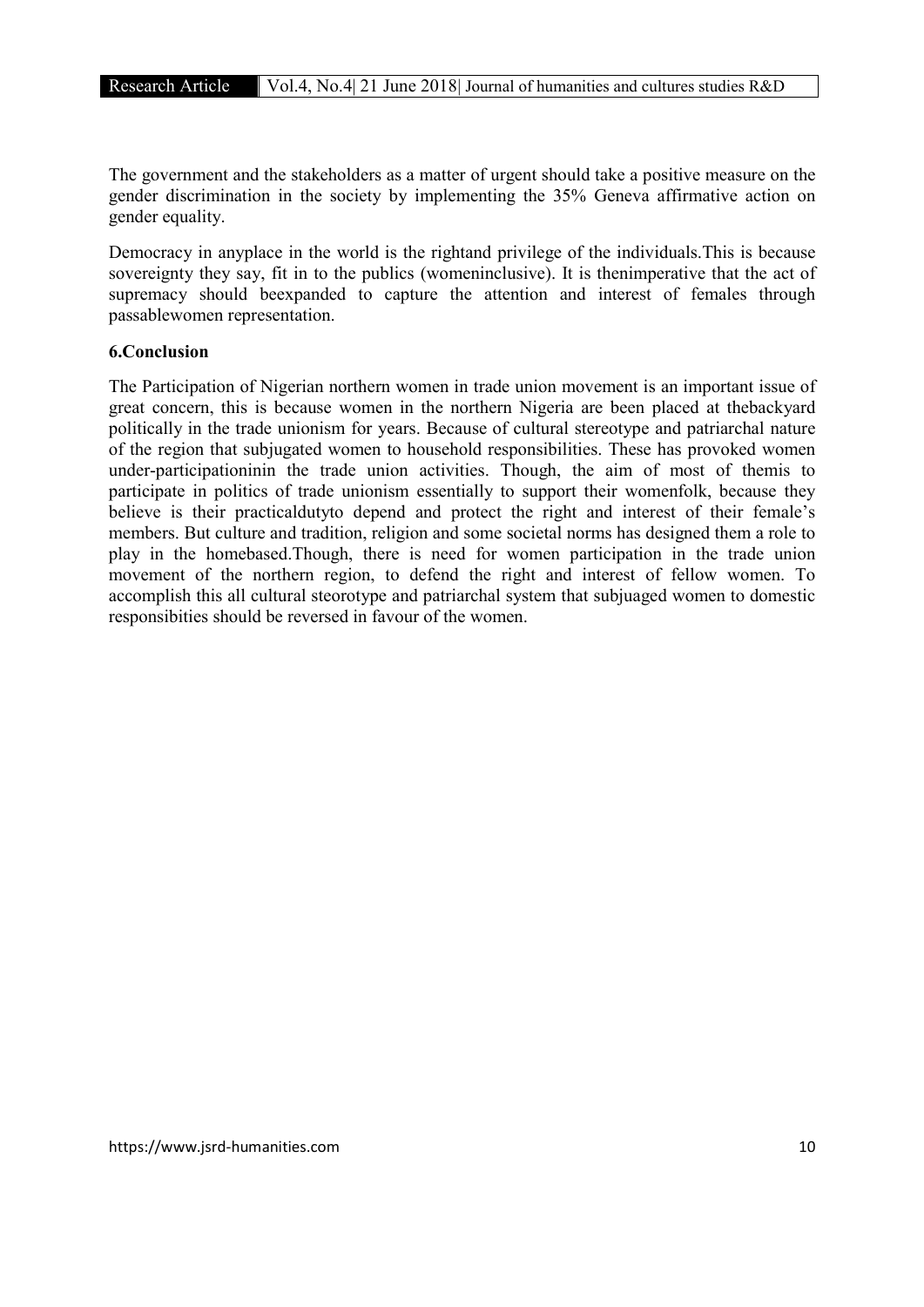#### References

- Adefolaju, T. (2017). Women in the Leadership and Decision Making Processes of Trade Unions in Nigeria : Issues and Prospects, *9*(1), 278–285.
- Adeyemi, A., Ojo, S., Aina, O., & Olanipekun, E. A. (2006). *Some Empirical Evidences of Inadequate Representation of Women in the Construction Industry in Nigeria*. *Journal of women in Management Review*.
- Agbalajobi, D. T. (2010). Women's participation and the political process in Nigeria: Problems and prospects. *African Journal of Political Science and International Relations*, *4*(2), 75– 82.
- Aina, I. O. (1998). "Women, culture and Society" in Amadu Sesay and Adetanwa Odebiyi (eds). Nigerian Women in Society and Development. *Ibadan Dokun Publishing House.*
- Akinsanya, A. O. (2011). Empowerment of Women in Wage Employment in Nigeria : The Relevance of Workers Education. *Soc Sci,27*(1), 59–65.
- Asiyanbola, A. R. (2005). Patriarchy , male dominance , the role and women empowerment in Nigeria. *International Population Conference*, 18–23.
- Buchi Onyegbule. (2017). *Nigeria, Patriarchy and it's Women*.
- Charles, N. (2014). Women and Trade Unions in the Workplace and Nicola Charles trade unions sn ffie. *Women and Traule Unions*, *15*(15), 3–22.
- Dogo, A. (2014). The Nigerian Patriarchy: When and How. *Cultural and Religious Studies*, *2*(5), 263–275. https://doi.org/10.17265/2328-2177/2014.05.002
- Fapohuda, T. . (2004). Effective Female Movement : Problem and Prospects, 2–8.
- Jane L . Parpart. (1986). Women and State in Nigeria. *Working Paper*, *117*, 28.
- Khameini, A. (2012). Women and democracy. Mahjubah. August-September, 2012 Edition., *304*.
- Khan, N. A. (1993). "Towards an Understanding of 'Participatiuon'; The Conceptual Labyrinth Revisited" in Administrative Change., *XX*(2), 106–120.
- Kirton, G., & Healy, G. (1999). Transforming union women: the role of women trade union officials in union renewal. *Industrial Relations Journal*, *30*(1), 31–45.
- Kramarae, C. (1992). "The condition of Patriarchy" in Kramarae Cheris and Spender Dale (eds.) The Knowledge Explosion: London. *Athen Series, Teachers College Press,.*
- Losindilo, E., Mussa, A., Akarro, R., & Lecturer, A. (2010). Some Factors That Hinder Women Participation in Social, Political and Economic Activities in Tanzania. *Arts and Social Sciences Journal*, *2010*, 1–10.
- M. A. Ali. (2016). An Assessement of Factors Affecting Women Participation in Trade Union Activities in yobe state, Nigeria. *Administration and Development*, *6*(1), 236–252.
- Mohammed, I. S. (2018). Integrated profile of northern Nigeria. Beau-Bassin, Mauritius: Lambert Academic Publishing.
- Mohammed I. S. and Jamal A. A. (2013). Nigerian Women and Socio-Economic Impediments to Political Particitation. *International Journal of Social Sciences*, 1–13.
- Okechukwu, U. F. (2016). Trade Unionism and Wage Agitations in Nigeria: The Nigerian